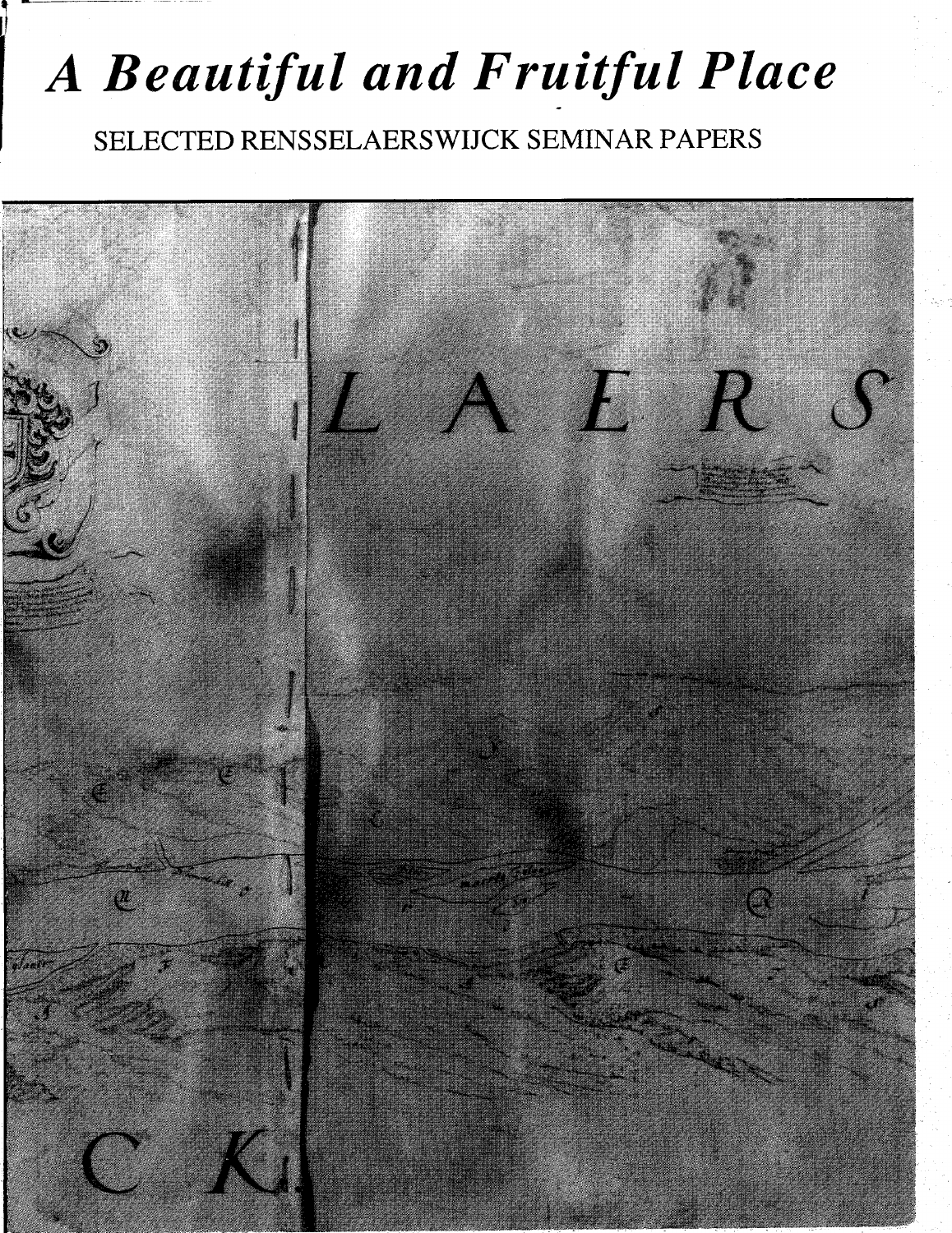# A Beautiful and Fruitful Place

 $\mathcal{L}_{\text{max}}$  and  $\mathcal{L}_{\text{max}}$  . The  $\mathcal{L}_{\text{max}}$ 

**Carl Committee** 

 $\mathcal{L}^{\text{max}}_{\text{max}}$  , where  $\mathcal{L}^{\text{max}}_{\text{max}}$ 

SELECTED RENSSELAERSWIJCK SEMINAR PAPERS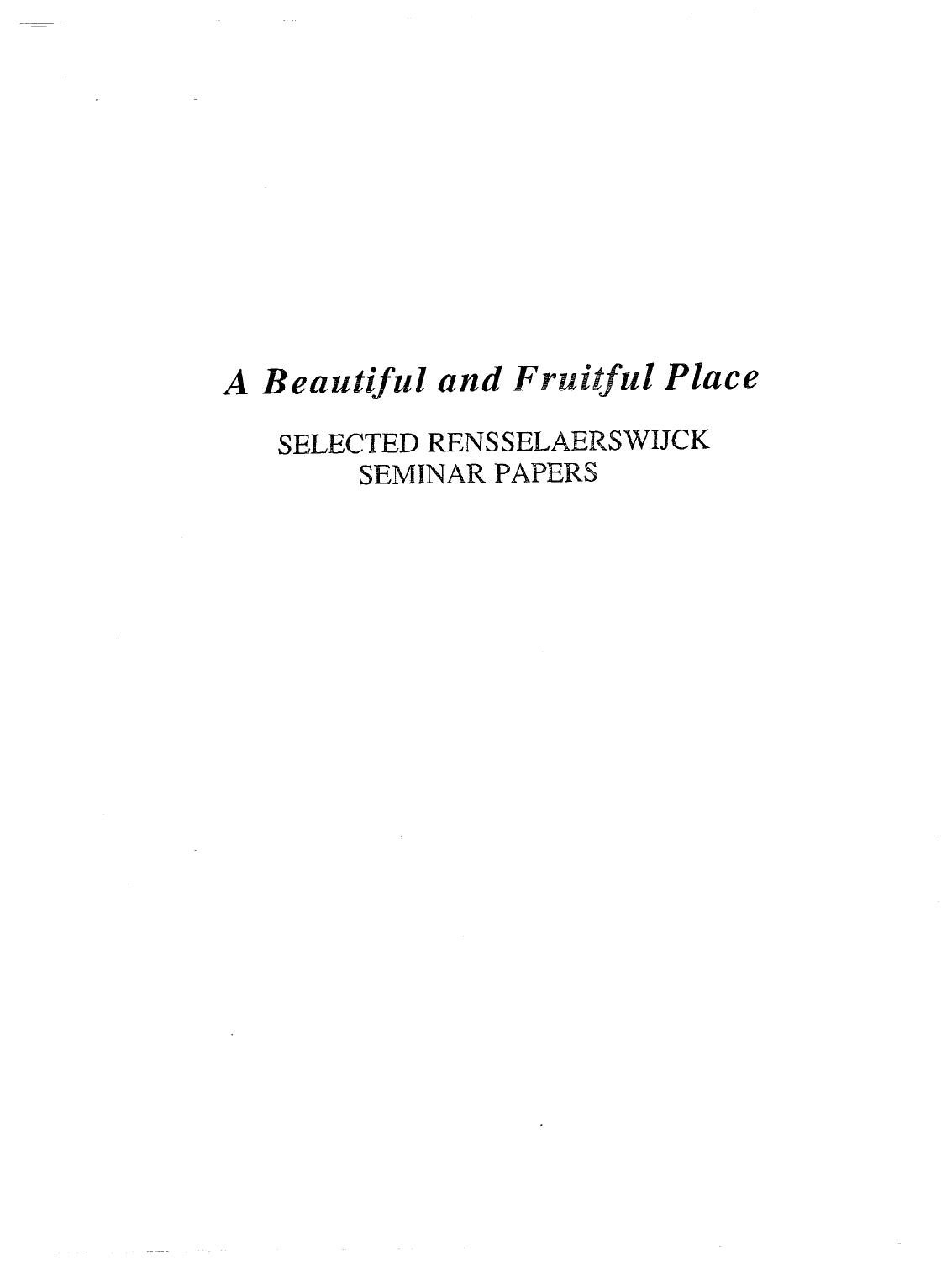# A Beautiful and Fruitful Place

## SELECTED RENSSELAERSWIJCK **SEMINAR PAPERS**

Edited and indexed by NANCY ANNE MCCLURE ZELLER

> Introduction by CHARLES T. GEHRING

NEW NETHERLAND PUBLISHING

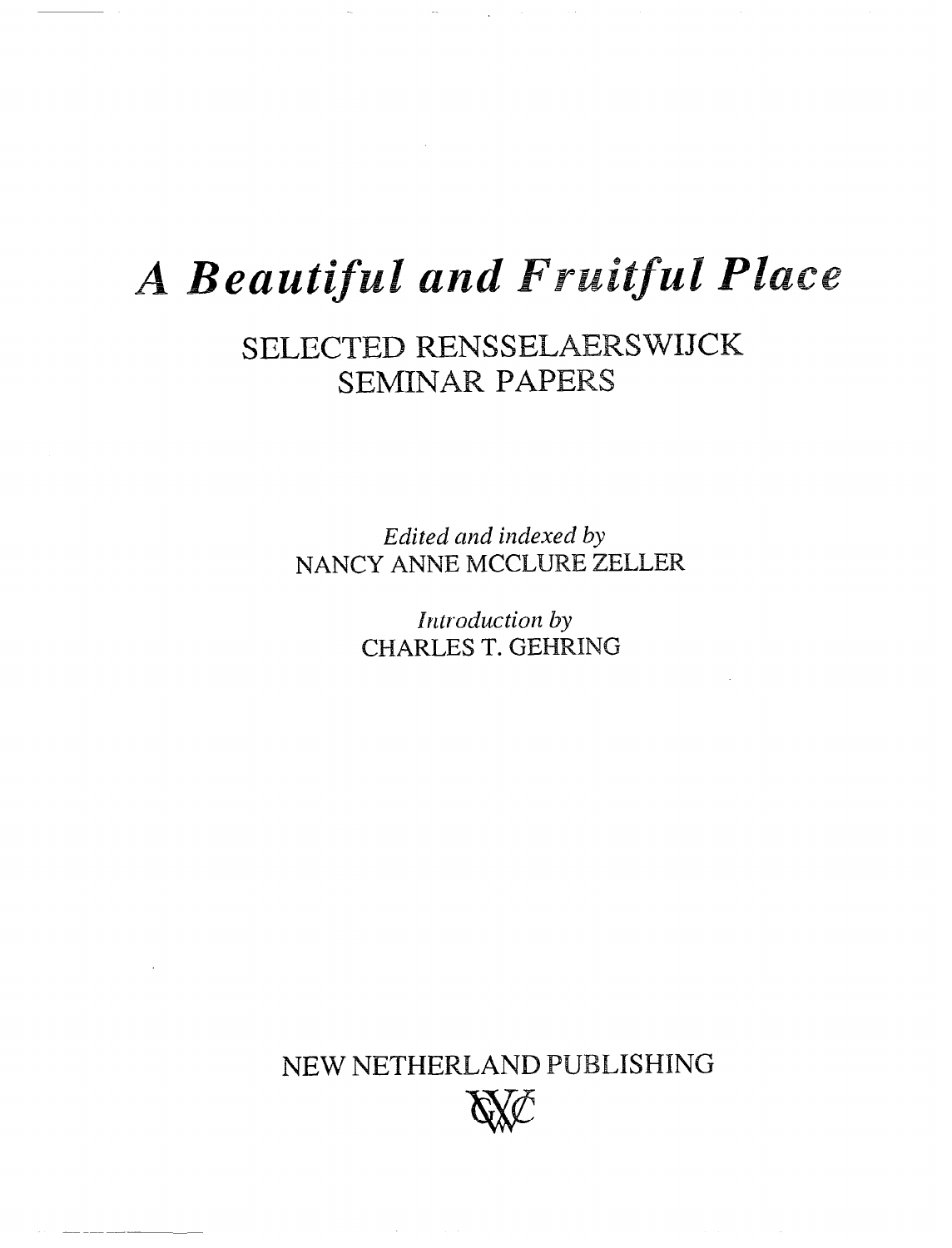#### Copyright © 1991 by The New Netherland Project

ALL RIGHTS RESERVED

First Edition, 1991

The paper used in this publication meets the minimum requirements of American National Standard for Information Science-Permanence of Paper for Printed Library Materials, ANSI Z 3.48- 1984@TM

Produced with the support of the New Netherland Project of the New York State Library and the Friends of the New Netherland Project.

This book is published with the assistance of a grant from the Lucius N. Littauer Foundation.

#### Library of Congress PCN Data

A Beautiful and Fruitful Place: Selected Rensselaerswijck Seminar Papers

Includes bibliographies and indexes. Contents: 1. New Netherland—History, ca. 1600–1674. 2. New York (State)-History-Colonial period, ca. 1664-1775. II. Zeller, Nancy Anne McClure III. Gehring, Charles T. Library of Congress Catalog Card Number: 91-66479 ISBN 0-9630678-O-X (alk. paper)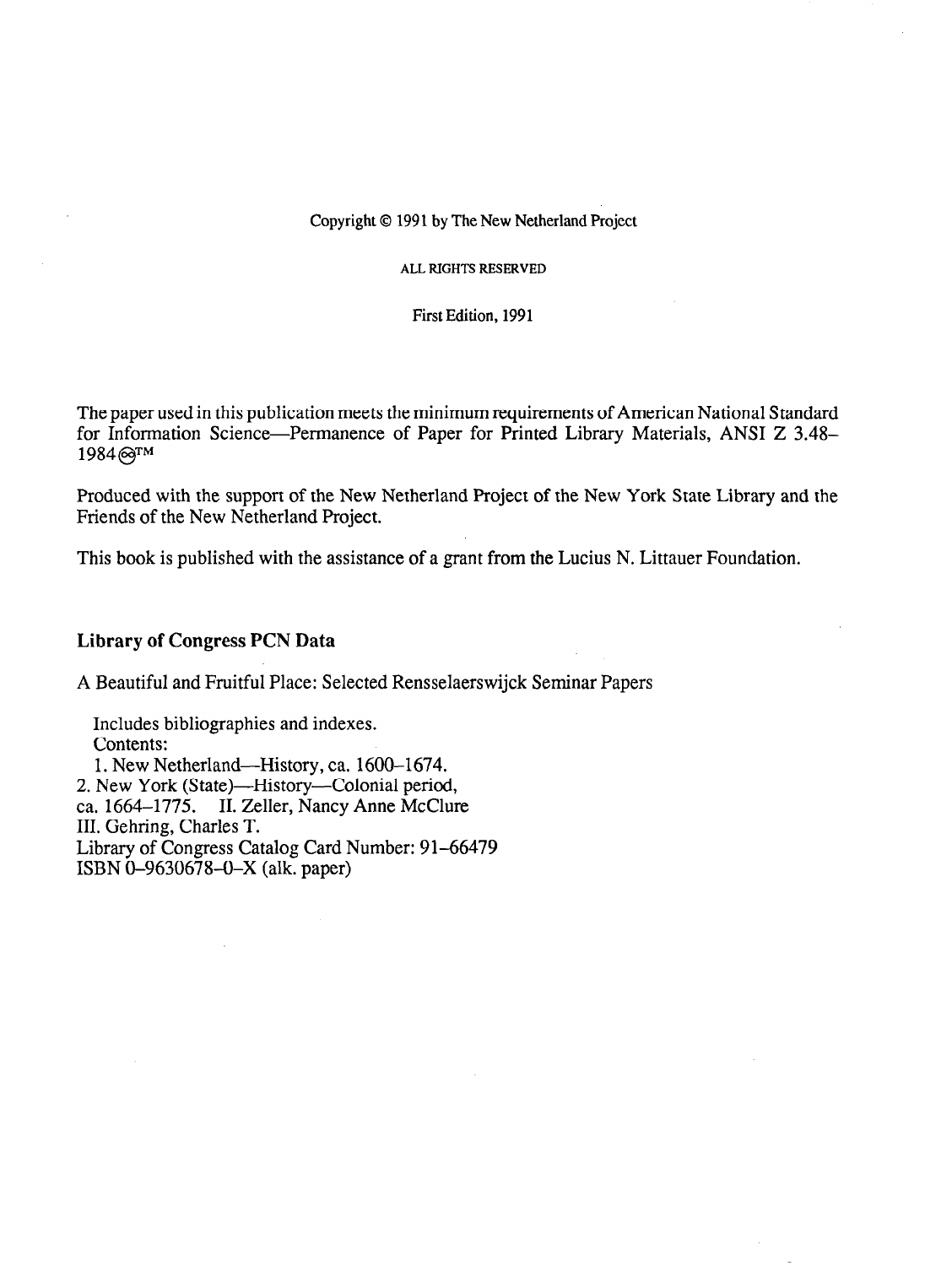### Dedicated to

### The Rev. Dr. Howard G. Hageman

President of the Friends of the New Netherland Project for his enduring support of Dutch colonial research as represented in this volume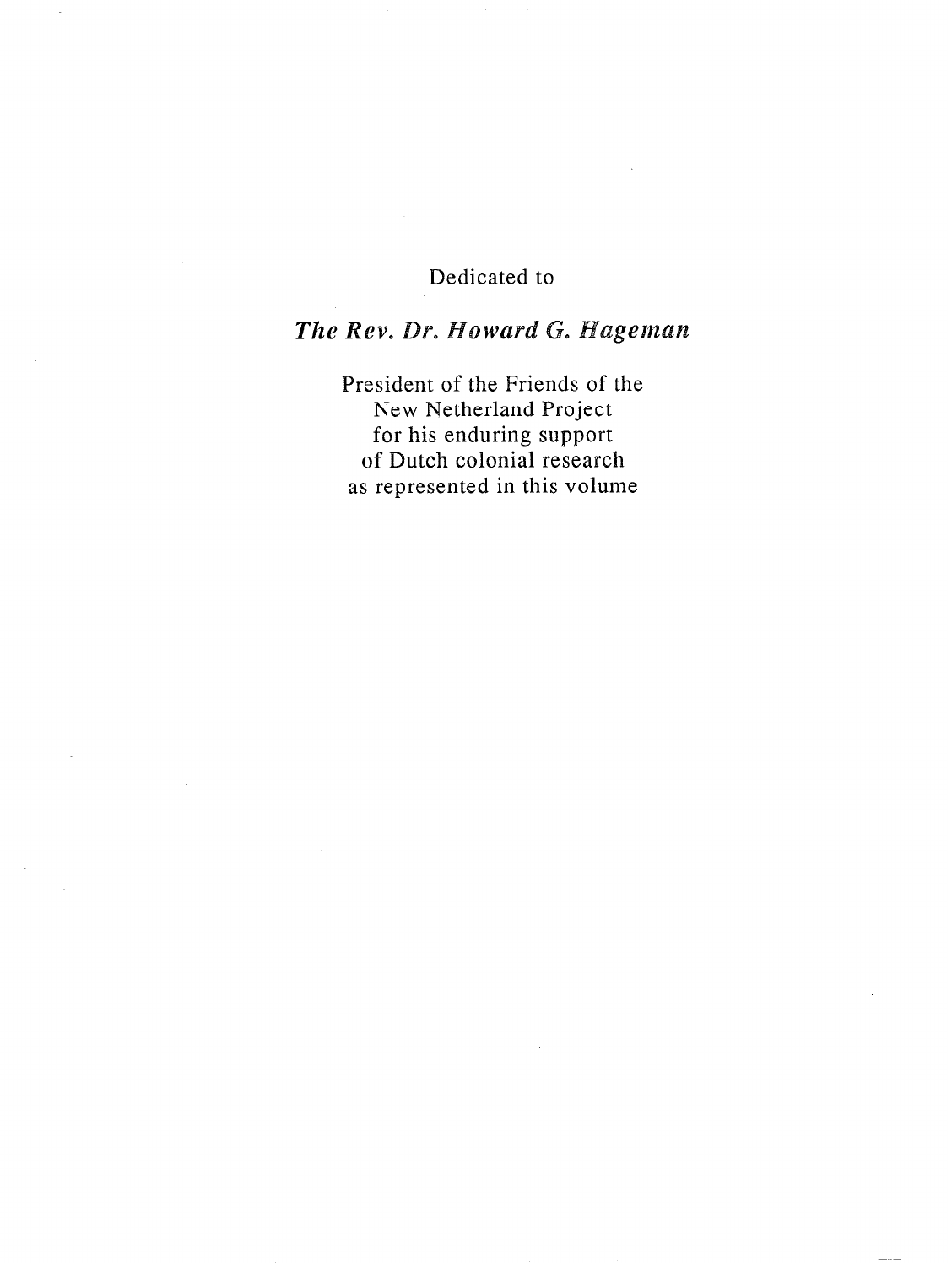Nancy Anne McClure Zeller, born in Oklahoma City in 1948, is a graduate of the University of Texas at Austin with a Ph.D. in German literature and language. Her dissertation, Ulrich Becher: A Computer-Assisted Study of the Reception of an Exile was published in 1983 by Peter Lang/Berne. As a graduate student, she was assistant editor for a volume of seminar papers entitled Myth and Reason: A Symposium published by the University of Texas Press in 1973; and she has written articles on various topics for the Dictionary of Literary Biography, German Studies, The German Quarterly, and Applied Language Studies, among others. In 1982-83 she was a member of an NEH-sponsored teacher training institute at Austin College in Sherman, Texas, on the use of authentic materials in teaching foreign languages. Since joining the New Netherland Project in 1984, she has organized eight Rensselaerswijck Seminars and given frequent talks to teachers about the New Netherland Project and the use of primary sources in social studies teaching.

Charles T. Gehring was born in Fort Plain, an old Erie Canal town in New York State"s Mohawk Valley. After completing his undergraduate and graduate work at West Virginia University, he continued with post graduate studies at Albert-Ludwigs-Universitat in Freiburg, Germany. There he began his study of the Dutch language and first realized that his future research lay much closer to home. He eventually received a Ph.D. in Germanic Linguistics from Indiana University with a concentration in Netherlandic Studies. His dissertation (1973) was a linguistic investigation of the survival of the Dutch language in colonial New York. He is presently director of the New York State Library's New Netherland Project, which is responsible for translating the official records of the Dutch colony and promoting awareness of the Dutch role in American history. He has been a fellow of the Holland Society of New York since 1979.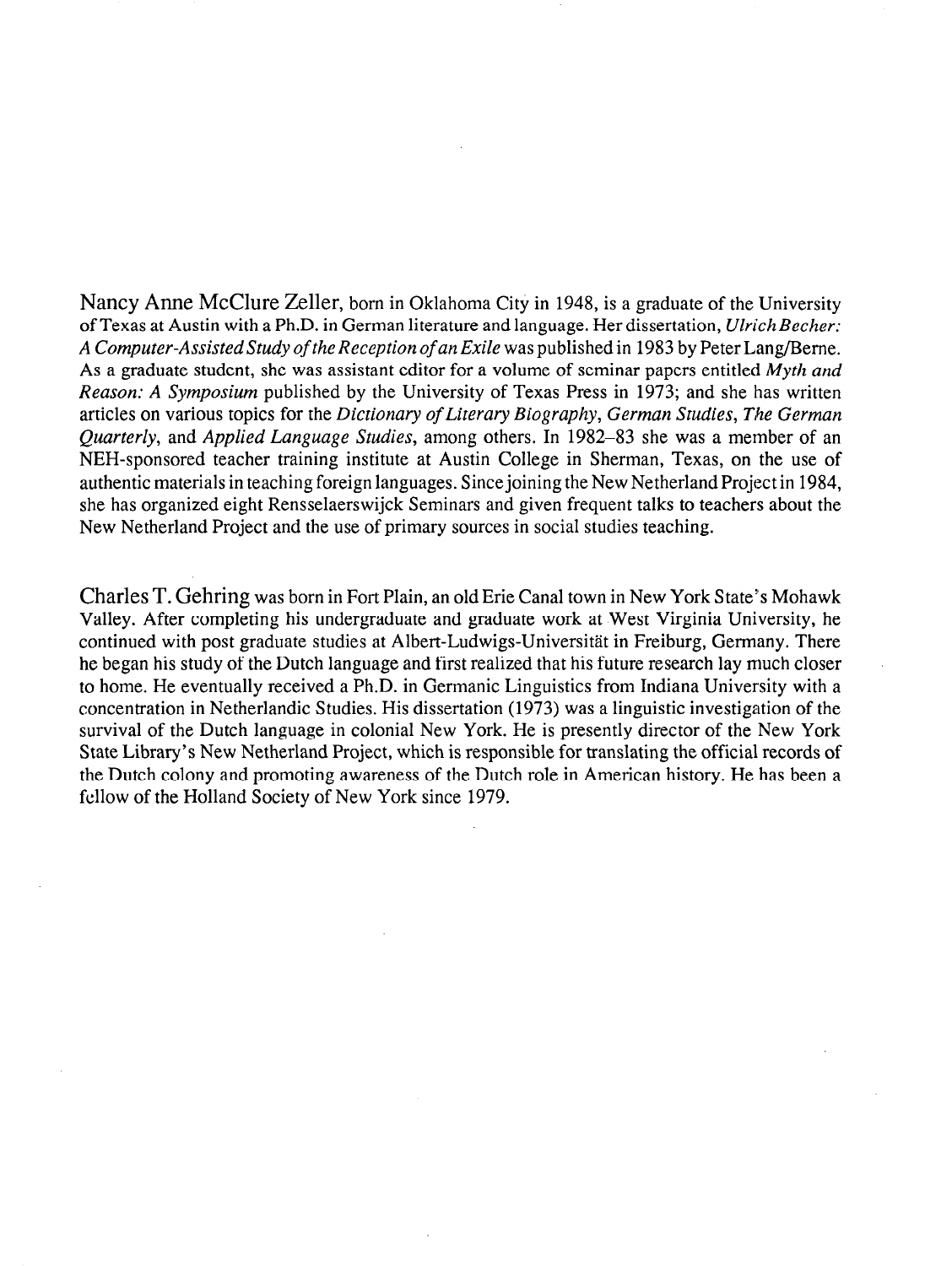## **Contents**

 $\frac{1}{2} \frac{1}{2} \frac{1}{2} \frac{1}{2} \frac{1}{2} \frac{1}{2} \frac{1}{2} \frac{1}{2} \frac{1}{2} \frac{1}{2} \frac{1}{2} \frac{1}{2} \frac{1}{2} \frac{1}{2} \frac{1}{2} \frac{1}{2} \frac{1}{2} \frac{1}{2} \frac{1}{2} \frac{1}{2} \frac{1}{2} \frac{1}{2} \frac{1}{2} \frac{1}{2} \frac{1}{2} \frac{1}{2} \frac{1}{2} \frac{1}{2} \frac{1}{2} \frac{1}{2} \frac{1}{2} \frac{$ 

 $\bar{\beta}$ 

 $\overline{\phantom{a}}$ 

| Introduction                                                                                                                                                                                                                                                                                                                                                                                                                                                                                                                                            | ix                                     |
|---------------------------------------------------------------------------------------------------------------------------------------------------------------------------------------------------------------------------------------------------------------------------------------------------------------------------------------------------------------------------------------------------------------------------------------------------------------------------------------------------------------------------------------------------------|----------------------------------------|
| <b>Editorial Policy</b>                                                                                                                                                                                                                                                                                                                                                                                                                                                                                                                                 | x                                      |
| Rensselaerswijck Seminar I<br>Stefan Bielinski: The Schout in Rensselaerswijck: A Conflict of Interests<br>Shirley W. Dunn: Enlarging Rensselaerswijck<br>Ruth Piwonka: Recovering the Lost Ark: Dutch Graphic Tradition in the Hudson Valley                                                                                                                                                                                                                                                                                                           | 3<br>13<br>23                          |
| Rensselaerswijck Seminar II: "Agriculture and Farm-related Industries"<br>Roderic H. Blackburn: The Persistence of Dutch Culture: Account of Building a Farm in 1787<br>Charlotte Wilcoxen: Ships and Work Boats of New Netherland, 1609-1674                                                                                                                                                                                                                                                                                                           | 37<br>53                               |
| Rensselaerswijck Seminar III: "Crime and Punishment in New Netherland"<br>Linda Biemer: Criminal Law and Women in New Amsterdam and Early New York<br>Scott Christianson: Criminal Punishment in New Netherland                                                                                                                                                                                                                                                                                                                                         | 73<br>83                               |
| Rensselaerswijck Seminar IV: "Hudson Valley Families"<br>Alice P. Kenney: The Transformation of the Albany Patricians, 1778-1860<br>Cornelia H. Frisbee Houde: Not Just Another Pretty Dress<br>Peter R. Christoph: The Colonial Family: Kinship and Power<br>Stefan Bielinski: How a City Worked: Occupations in Colonial Albany                                                                                                                                                                                                                       | 93<br>103<br>111<br>119                |
| Rensselaerswijck Seminar V: "Historical Archeology"<br>Dean R. Snow: Dating the Emergence of the League of the Iroquois                                                                                                                                                                                                                                                                                                                                                                                                                                 | 139                                    |
| Rensselaerswijcsk Seminar VI: "Blacks in New Netherland and Colonial New York"<br>Joyce D. Goodfriend: Black Families in New Netherland<br>Peter R. Christoph: The Freedmen of New Amsterdam<br>Thomas J. Davis: These Enemies of their own Household: Slaves in 18th Century New York                                                                                                                                                                                                                                                                  | 147<br>157<br>171                      |
| Rensselaerswijck Seminar VII: "Education in New Netherland and the Middle Colonies"<br>William Lee Frost: 356 Years of Formal Education in New York City<br>Massimo Maglione: Evidence for the Establishment of Collegiate School in 1628<br>Gerald F. De Jong: The Education and Training of Dutch Ministers<br>Ronald W. Howard: Apprenticeship and Economic Education in New Netherland<br>Howard G. Hageman: The Dutch Battle for Higher Education in the Middle Colonies<br>Lco Hershkowitz: Abigail Franks and Jewish Education in Early New York | 183<br>187<br>191<br>205<br>219<br>225 |
| Rensselaerswijck Seminar VIII: "Merchants and Traders of New Netherland and Early New York"<br>Charlotte Wilcoxen: Dutch Trade with New England<br>William A. Starna: Seventeenth Century Dutch-Indian Trade: A Perspective from Iroquoia<br>Cathy Matson: The "Hollander Interest" and Ideas about Free Trade in Colonial New York<br>Oliver A. Rink: New Netherland and the Amsterdam Merchants: Unraveling a Secret Colonialism<br>Thomas E. Burke, Jr.: New Netherland Fur Trade, 1657–1661: Response to Crisis                                     | 235<br>243<br>251<br>269<br>283        |
| Rensselaerswijck Seminar IX: "Dutch Foundations of Albany"<br>Jan Folkerts: Van Rensselaer and Agricultural Productivity in his Domain<br>Robert Alexander: Religion in Rensselaerswijck<br>Donna Merwick: The Rituals of Handelstijd: Beverwijck, 1652-1664<br>Paul R. Huey: The Archeology of Fort Orange and Beverwijck                                                                                                                                                                                                                              | 295<br>309<br>317<br>327               |
| Rensselaerswijck Seminar X: "A New Netherland Hutspot"<br>James R. Tanis: The Dutch-American Connection: The Impact of the Dutch Example<br>on American Constitutional Beginnings                                                                                                                                                                                                                                                                                                                                                                       | 353                                    |
| Index                                                                                                                                                                                                                                                                                                                                                                                                                                                                                                                                                   | 359                                    |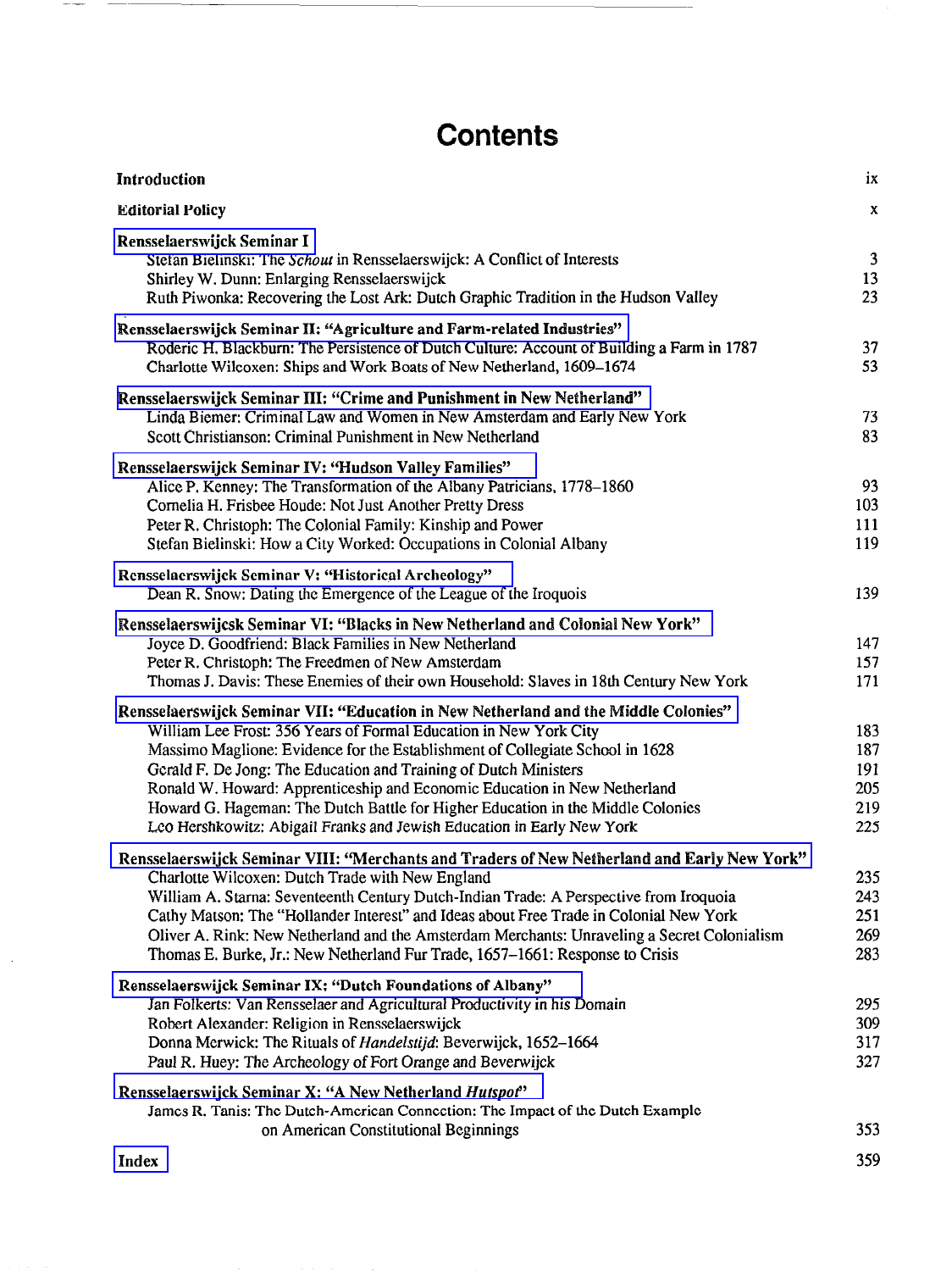### Introduction

In 1979 when the first Rensselaerswijck Seminar was held it was doubtful whether its sponsor, the New Netherland Project, would last another ten months. Five years after the beginning of the Project in 1974 there was still only sporadic financial support and low visibility. Although the Guide to Dutch Manuscripts and volumes 20 and 21 of the "Colonial Manuscripts" (Delaware Papers) had been published, few people were aware of the Project's existence. We had to go public. Esoteric work, or what seems to be such, requires either a private endowment to sustain itself or broad public support. The challenge was to transfer the perception of translating seventeenth-century Dutch as an exotic exercise into a means for understanding American heritage.

New Netherland was a vast territory between New England and Virginia that provided a significant challenge to the English for most of the seventeenth century. Many now prominent cities in this area (Albany, New York City, etc.) were founded by the Dutch. But hardly anyone knew about the Dutch origins or cared. What was known about the Dutch was considered quaint and inconsequential-mostly a Washington Irvingesque dreamland that many construed as history. An important period of our early history and development had been reduced to satire, to a sort of comic opera not worth serious consideration. What really seemed to matter was that the English took control and eliminated this anomaly in our colonial history. Had the thousands of New Netherlanders who lived and died in this country no part in shaping the American character? Was their only contribution a healthy dose of "vans" in the telephone book?

The translation and publication program of the New Netherland Project was directed to the goal of providing primary source material for scholars who would write a balanced history of New Netherland and test its significance in the growth and development of our country. However, the Project was faced with a dilemma. It would require years for enough of the translations to be completed in order to have an impact but we needed to acquire public support as soon as possible in order to survive. With this in mind the Project decided to sponsor an annual seminar that would offer a forum to scholars to present their latest research and a place for the interested public to learn about its heritage. Thus the Rensselaerswijck Seminar was born.

In April of 1979 the name of the seminar was in fact more descriptive than symbolic. Our original intention was to attract local scholars who were researching topics pertaining to local (i.e. Albany area) seventeenth-century history of the patroonship of Rensselaerswijck. At that first seminar eight papers were offered on a variety of topics ranging from documentary sources for the patroonship of Rensselaerswijck to an analysis of the office of schout. The seminar was attended by just over one hundred people which gave us the encouragement to proceed on an annual basis. In the early years we had no operating budget. This forced us to rely on local human resources, who were idealistic enough to share their research without compensation; the seminar was open to the public at no charge. It was a case of local scholars presenting research on local history to the local public. Fine for a few years, but soon the local talent is exhausted, and the local public, whose expectations rise faster than the development of new local subject matter, becomes bored.

The seminar needed an injection of new blood and a broader base from which to operate. This was accomplished first by opening the subject matter to the entire West India Company colony of New Netherland, which gave us more geographical flexibility; and secondly by expanding the general theme to the Dutch experience in North America, which gave us chronological flexibility. Instead of limiting ourselves to a small comer of the Dutch colony for a time span of less than fifty years, we had broadened our horizons to include the entire colony for a period of time approaching the American Revolution. This expansion of focus was linked to financial support that enabled us to pay expenses for speakers outside our area. The watershed year was 1986 when Eastern Airlines and KLM underwrote the travel expenses for one speaker from Australia and one from the Netherlands. A nominal registration fee has allowed us to maintain a cash reserve from which we can pay expenses and honoraria.